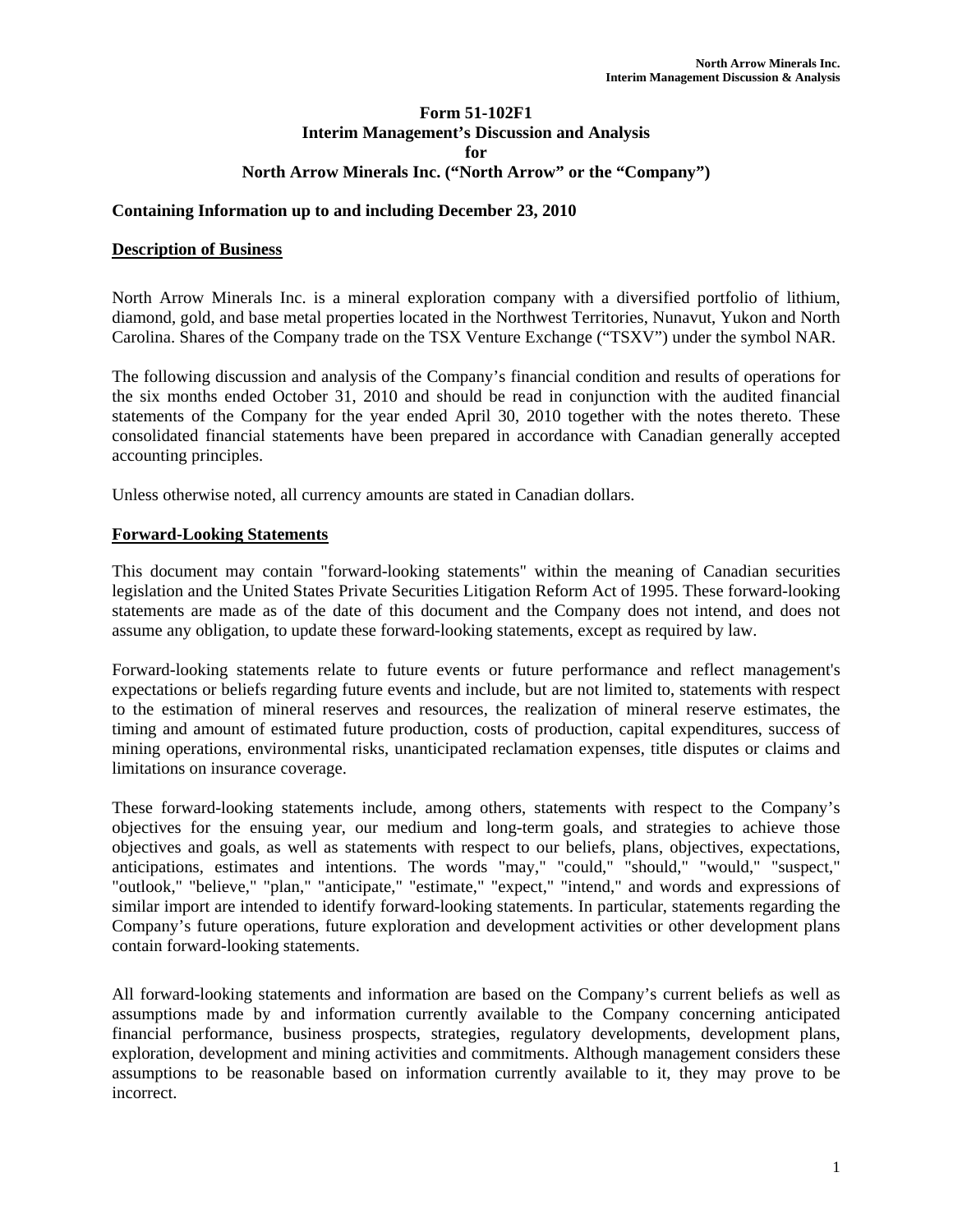By their very nature, forward-looking statements involve inherent risks and uncertainties, both general and specific, and risks exist that predictions, forecasts, projections and other forward-looking statements will not be achieved. We caution readers not to place undue reliance on these statements as a number of important factors could cause the actual results to differ materially from the beliefs, plans, objectives, expectations, anticipations, estimates and intentions expressed in such forward-looking statements.

These factors include, but are not limited to, developments in world financial and commodity markets, risks relating to fluctuations in the Canadian dollar and other currencies relative to the US dollar, changes in exploration plans due to exploration results and changing budget priorities of the Company or its joint venture partners, changes in project parameters as plans continue to be refined; possible variations in ore reserves, grade or recovery rates; accidents, labour disputes and other risks of the mining industry; delays in obtaining governmental approvals or financing, the effects of competition in the markets in which the Company operates, the impact of changes in the laws and regulations regulating mining exploration and development, judicial or regulatory judgments and legal proceedings, operational and infrastructure risks and the additional risks described in the Company's most recently filed Annual Information Form, and the Company's anticipation of and success in managing the foregoing risks. The Company cautions that the foregoing list of factors that may affect future results is not exhaustive. When relying on our forwardlooking statements to make decisions with respect to the Company, investors and others should carefully consider the foregoing factors and other uncertainties and potential events. The Company does not undertake to update any forward-looking statement, whether written or oral, that may be made from time to time by the Company or on our behalf, except as required by law.

# **Highlights for the period ended October 31, 2010 and subsequent events up to December 23, 2010:**

- In September 2010, ground geophysical surveys were conducted over the Company's 25% owned Hammer kimberlite, Nunavut;
- In October 2010, the Company completed total field magnetic and electromagnetc surveys over 29 grids covering a total of 35 targets on its Lac de Gras diamond property.
- In October 2010, the Company announced that it was going to resume exploration on its Hope Bay ORO gold project in Nunavut.
- In November 2010, the Company received the results of a mineralogical investigation for its Torp Lake project's McAvoy pegmatite from SGS Lakefield Research Limited. Results confirm that the McAvoy pegmatite may represent a new source of technical grade (low iron) spodumene and that further evaluation of the pegmatite is required.
- In December 2010, Minerals and Metals Group (MMG) informed the Company that it was not going to exercise its option on the Canoe Lake Project. Subsequently the Company informed Canadian Natural Resources Ltd., that the option to purchase the Canoe Lake Canada Mining leases 3125 and 3126 for \$490,000 would not be exercised.

A summary of the exploration activities for the Company follows. These summaries include some discussion of management's future exploration plans. The reader is cautioned that actual results, performance or achievements may be materially different from those implied or expressed in these statements. The Company's exploration programs are subject to change from time to time, based on the analysis of results and changing priorities and exploration targets.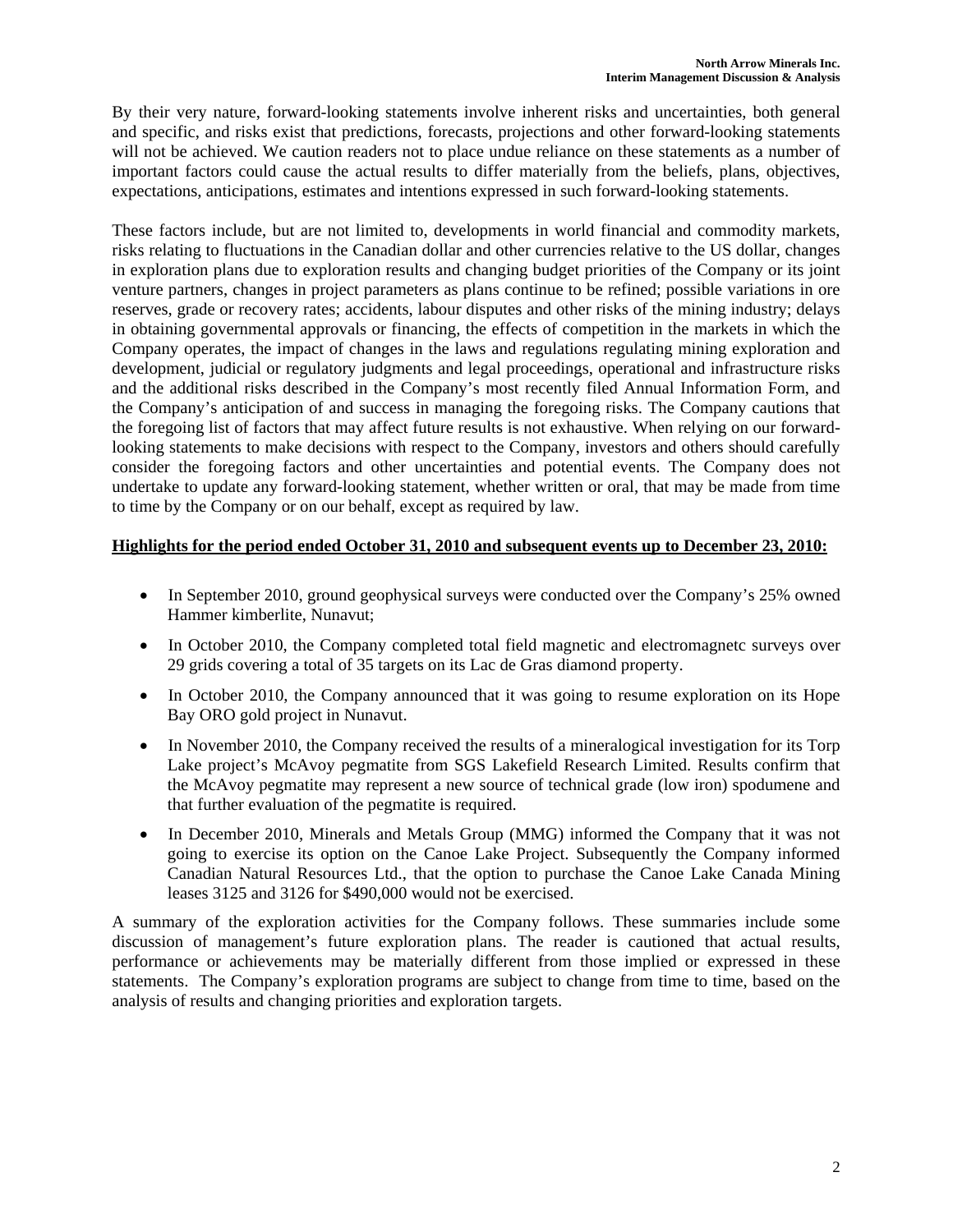# **Exploration Update**

#### **Summary of Exploration Expense for the period ended October 31, 2010:**

|                                                |                 | Expended      | Write-off of     |                 |
|------------------------------------------------|-----------------|---------------|------------------|-----------------|
|                                                |                 | During        | Costs and        | October 31,     |
|                                                | April 30, 2010  | The Period    | Recoveries       | 2010            |
| Gold and Base Metal Properties, NWT, Yukon and |                 |               |                  |                 |
| Nunavut                                        |                 |               |                  |                 |
| <b>Exploration</b> costs                       | \$<br>31,523    | \$<br>31,005  | \$<br>(4,162)    | \$<br>58,366    |
| Acquisition costs                              | 352,982         | 54,622        | (276,311)        | 131,293         |
| Geological and assays                          | 1,449           | 5,358         | (245)            | 6,562           |
| Office and salaries                            | 20,948          | 12,883        | (9,687)          | 24,144          |
|                                                | 406,902         | 103,868       | (290, 405)       | 220,365         |
| Lithium Properties, NWT and Nunavut            |                 |               |                  |                 |
| <b>Exploration costs</b>                       | 702,769         | 9,750         |                  | 712,519         |
| Acquisition costs                              | 71,888          |               |                  | 71,888          |
| Geological and assays                          | 18,909          | 327           |                  | 19,236          |
| Office and salaries                            | 62,402          | 4,065         |                  | 66,467          |
|                                                | 855,968         | 14,142        |                  | 870,110         |
| Lithium Properties, USA                        |                 |               |                  |                 |
| <b>Exploration costs</b>                       | 336,900         | 145,388       |                  | 482,288         |
| Acquisition costs                              | 212,505         | 12,084        |                  | 224,589         |
| Geological and assays                          | 13,015          | 12,321        |                  | 25,336          |
| Office and salaries                            | 94.223          | 28,869        |                  | 123,092         |
|                                                | 656,643         | 198,662       |                  | 855,305         |
| Diamond Properties, NWT and Nunavut            |                 |               |                  |                 |
| <b>Exploration</b> costs                       | 39,238          | 235,442       |                  | 274,680         |
| Acquisition costs                              | 14,326          | 36,422        |                  | 50,748          |
| Geological and assays                          | 146,928         |               |                  | 146,928         |
| Office and salaries                            | 87,646          | 34,118        |                  | 121,764         |
|                                                | 288,138         | 305,982       |                  | 594,120         |
| <b>TOTAL</b>                                   | \$<br>2,207,651 | \$<br>622,654 | \$<br>(290, 405) | \$<br>2,539,900 |

Unless otherwise stated below, the Company's exploration activities are conducted under the supervision of Gordon Clarke, P.Geol. (NT&NU) Vice-President, Exploration of the Company. Mr. Clarke is considered to be a qualified person within the meaning of NI 43-101.

#### **Lithium Projects – Overview**

The Company is currently exploring for lithium in the Tin-Spodumene belt of North Carolina (Beaverdam project), as well as the Phoenix and Torp projects in the Northwest Territories and Nunavut, respectively.

#### Beaverdam Lithium Project – North Carolina

In 2009, the Company initiated a lithium exploration program in the Tin-Spodumene belt of North Carolina. This area is historically the world's largest lithium producing region and hosts the past producing Kings Mountain and Bessemer City lithium mines. The respective owners of these mines, Chemetall Foote Corporation and FMC Lithium Inc., continue to maintain and operate lithium processing and research and development facilities in the area. These facilities include FMC Lithium's Center for Lithium Energy and Advanced Research (CLEAR), which is at the forefront of American development of rechargeable lithium ion batteries for electric vehicles and is located just 11 km from the Beaverdam project, where the Company has concluded seven option agreements with private land owners, allowing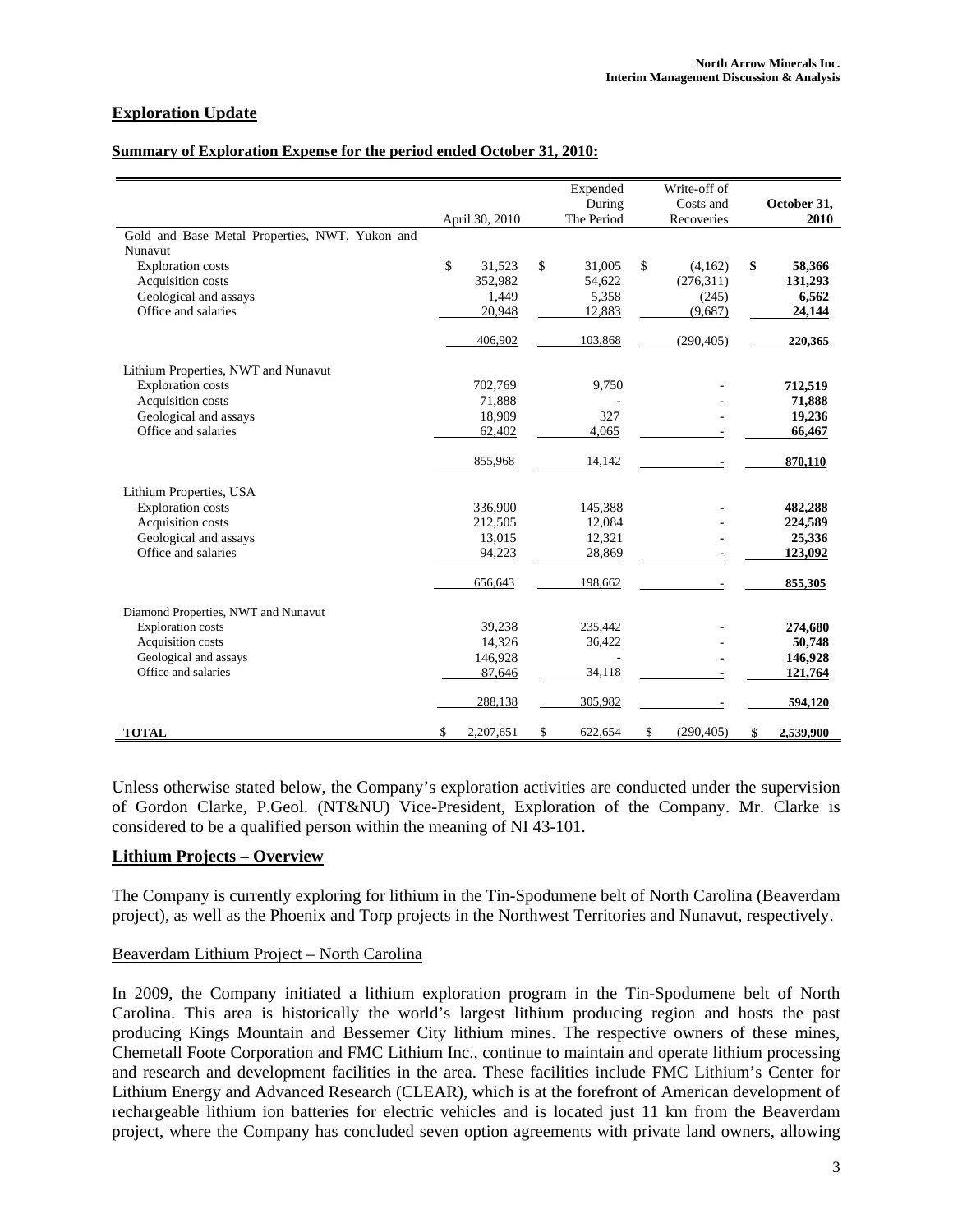the Company to evaluate the lithium potential of approximately 420 contiguous acres. In order to maintain these option agreements in good standing into 2011, the Company is required to make payments totaling \$78,280 to the underlying landowners by January 10, 2011.

During the fall of 2009 and summer of 2010, the Company completed a 19 hole (2,545 m) drill program. Highlights included 1.24% Li<sub>2</sub>O over 13.0 m, 1.18% Li<sub>2</sub>O over 12.0 m and 1.40% over 11.0 m. Drilling to date has confirmed the presence of numerous spodumene pegmatites within the Beaverdam property. Additional drilling is required to define the along strike and down dip continuity of the pegmatite trends identified within the property. Drilling results returned to date continue to highlight the project's potential for discovery of an American domestic lithium source.

### Phoenix Lithium Project – Northwest Territories

The Company's Phoenix project is located in the Aylmer Lake area of the Northwest Territories, approximately 60 km east of existing winter road infrastructure that services the Ekati and Diavik diamond mines. The Company has identified nine localities where spodumene-bearing pegmatite dikes are located within the 23,000 acre project area. The two most important localities are the large Big Bird and Curlew pegmatites. The Big Bird pegmatite has been mapped over a 1,200 m strike length with observable widths up to 80 m. Channel sampling has returned assays of up to 3.13 %  $Li<sub>2</sub>O$  over 1.60 m and drilling returned assays of up to  $1.24\%$  Li<sub>2</sub>O over 34.3 m. The Curlew pegmatite has been mapped over a 400 m strike length with observable widths to 20 m. Surface grab samples have returned grades of up to 3.62% Li<sub>2</sub>O and drilling returned 1.72% Li<sub>2</sub>O over 14.87 m.

The significant surface assays and the grades and widths returned from a limited exploration work completed to date illustrate the potential for the Phoenix project area to host a number of large lithium rich pegmatites.

Exploration work on the Phoenix Project is carried out under the authority of a land use permit granted in July 2009 by the Mackenzie Valley Land and Water Board. In August 2009, the Company, along with the Attorney General of Canada, received notification that it had been named as a Respondent with respect to a Notice of Application to the Federal Court of Canada. The Applicants to the Notice, including the Yellowknives Dene First Nation and Lutsel K'e Dene First Nation, seek, among other things, the cancellation of the July 2009 land use permit and orders directing both the Canadian Government and the Company to consult with and accommodate the Applicants in respect of their rights, including their known and asserted Aboriginal and Treaty rights. The Company filed a Notice of Appearance with the Federal Court, but was not an active participant in the proceedings as it believed the matter was between the First Nation Applicants and the Federal Government. The hearing for the case took place in Yellowknife Northwest Territories on June  $24<sup>th</sup>$  and  $25<sup>th</sup>$  2010. On November 12, 2010, a judgment finding in favour of the applicants was announced and the land use permit was quashed.

The Company takes seriously its responsibility to consult and communicate with local stake holders, including First Nations and aboriginal communities. The Company has, within its exploration project portfolio, a number of properties, including the Canoe Lake and Anialik projects, that trace their roots back to the largest industry-aboriginal exploration agreement signed in Canada. With respect to the Phoenix project permit application, the Company did not refuse to meet or consult with either of the First Nations. However, the Company did decline to pay what it considered to be unreasonable monetary requests in order to have such meetings. The Company requested reasonable meeting budgets from the First Nations, in the absence of which, and after discussions with the MVLWB, the Company submitted its application for the land use permit. The MVLWB, after referring to Indian and Northern Affairs Canada (INAC), determined that sufficient consultation had occurred and the permit was granted. Justice Phelan's judgment would indicate that MVLWB and INAC were incorrect.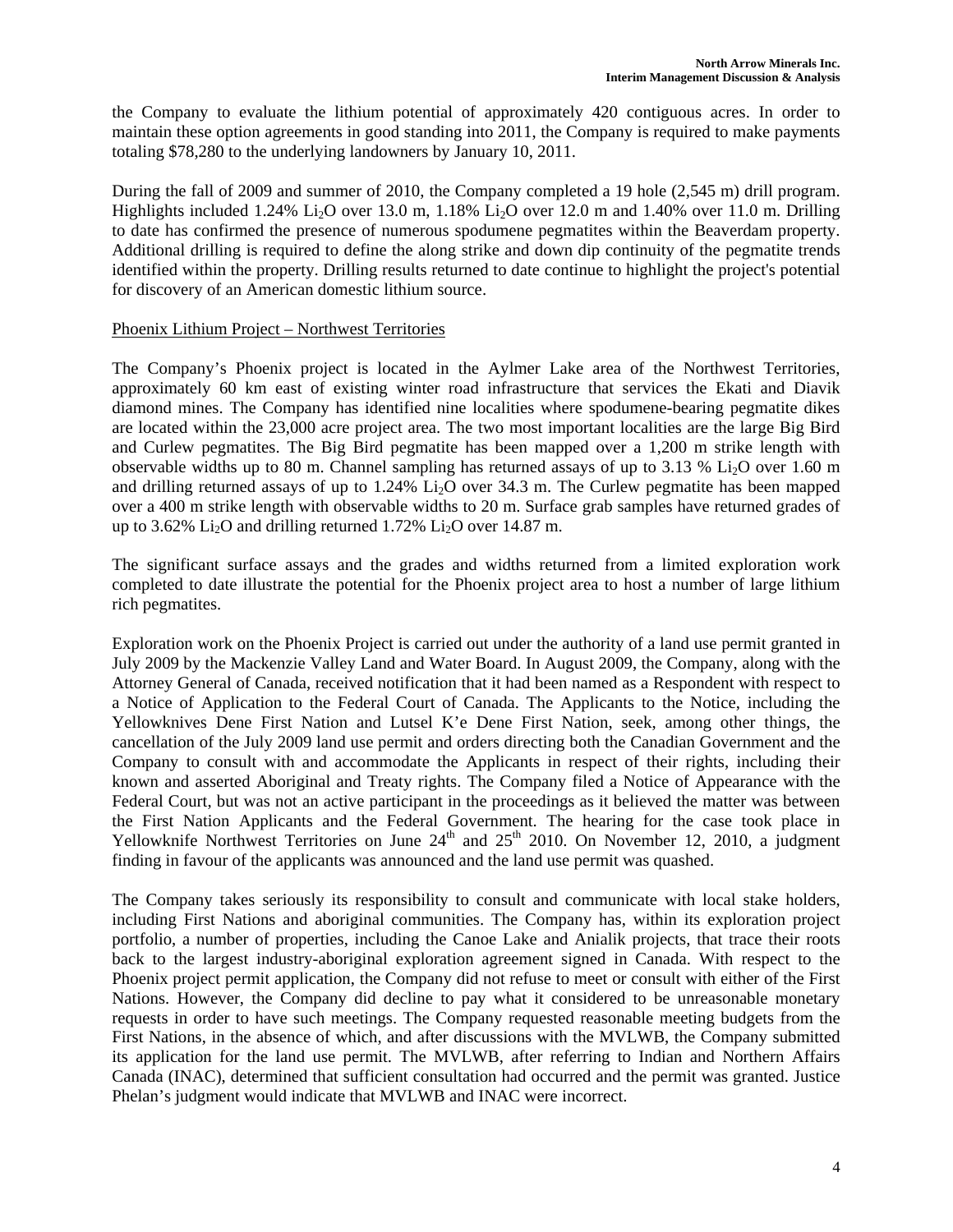The Company works within the regulatory framework of any jurisdiction in which it operates. The Company is disappointed that a regulatory framework exists in the Northwest Territories that is confusing and misunderstood by all parties including responsible government agencies. The Company looks forward to learning the results of an ongoing Federal Government review of the regulatory process in the Northwest Territories. In particular, the Company is looking for the development of a clearly documented process by which exploration projects can be permitted in a timely and cost effective manner and includes adequate consultation that is acceptable to local stakeholders and First Nations.

Subsequent to filing of the Notice, the Company has met with both First Nations with respect to a different project permit application. The Company looks forward to continuing to develop a positive and respectful dialogue and relationship with the Yellowknives Dene First Nation and Lutsel K'e Dene First Nation with respect to all of the Company's exploration projects within the Akaitcho region of the Northwest Territories.

# Torp Lake Lithium Project – Nunavut

The Torp Lake project is located in Nunavut, 30 km southwest of tidewater on the Arctic coast and 245 km east southeast of the Hamlet of Kugluktuk. The project consists of two claims totaling 4,958.4 acres that are centred on the McAvoy lithium rich pegmatite.

Two rock sawn channel samples were collected in the fall of 2009 to test high concentrations of spodumene that are observable within the McAvoy pegmatite over a 110 m interval and widths of 10 to 15 m. The samples located 78 m apart returned 6.0 m grading 4.5% Li<sub>2</sub>O and 7.0 m grading 3.3% Li<sub>2</sub>O. These very high assay results were also associated with low iron values indicating the potential for the pegmatite as a source of premium, low iron, technical grade spodumene. Spodumene demand can be divided into two distinct markets based on end use. Chemical grade spodumene is typically used for conversion to down-stream lithium products such as lithium carbonate or lithium hydroxide, two important feedstocks for the production of lithium batteries. Technical grade spodumene is used directly in the glass, ceramic and metallurgical industries. Economic deposits of technical grade spodumene are rare and therefore command a premium price in comparison to chemical grade products. Currently, the Greenbushes mine in southwestern Australia, operated by Talison Lithium Limited (TLH: TSX), is the world's only source for technical grade spodumene and Talison has indicated that by 2011 it anticipates being unable to meet global demand for this product (Source: Talison 43-101 technical report dated July 26, 2010).

To evaluate the potential of the McAvoy pegmatite as a source for technical grade spodumene the Company forwarded samples to SGS Lakefield Research Limited for a detailed mineralogical investigation. Results of the evaluation confirmed that the pegmatite is mineralogically very simple and composed primarily of spodumene (52-55%), quartz (42-43%) and Na-Feldspar (2-4%). Spodumene was estimated to carry over 99% of the lithium in the sample and liberation of spodumene was excellent at approximately 99%. Thirty-three microprobe analyses of individual spodumene grains found it to be clean of major element impurities, particularly iron and manganese. The average iron content, reported as FeO, was 0.02 weight percent (wt%) (detection limit: 0.017 wt%) and the average for manganese, reported as MnO was less than the detection limit of 0.014 wt%. These results confirmed that the McAvoy pegmatite has the potential to represent a new source of technical grade spodumene and that further evaluation of the pegmatite is required. Permitting is nearly complete for the Torp Lake project and exploration plans for the 2011 field season include ground geophysics and diamond drilling.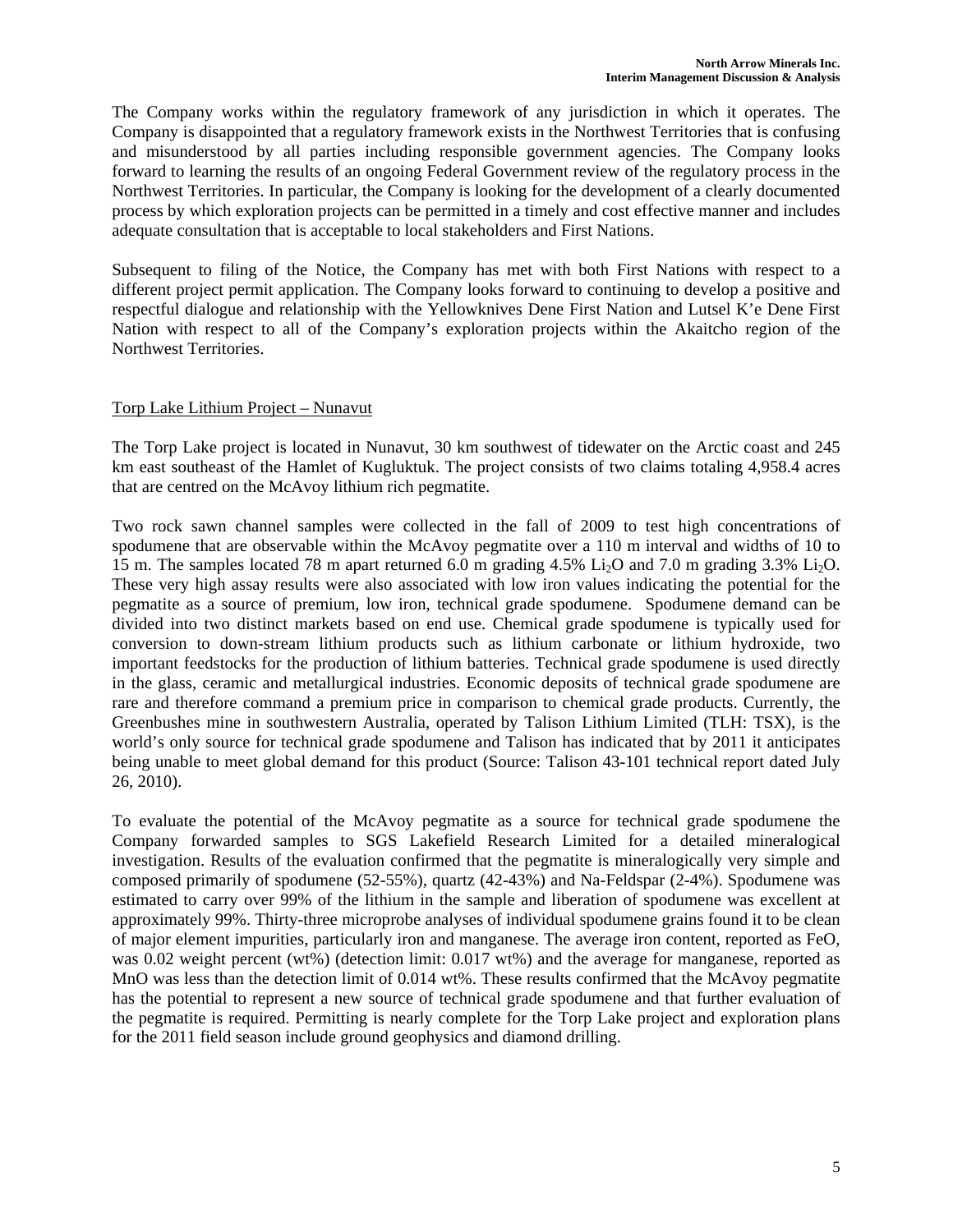# **Diamond, Gold, and Base Metal Projects**

#### Hope Bay ORO Project – Nunavut

The Company's 100% owned ORO gold property is located in the Hope Bay Volcanic Belt (HBVB) in Nunavut and is the only strategically located land holding in the HBVB that is not held by Newmont Mining Corporation (Newmont). Newmont estimates that current potential resources within the HBVB are approximately 9 million ounces of gold, including the Doris, Madrid and Boston deposits.

The ORO leases cover an area of 40 sq km that adjoins Newmont's property with the Doris deposit located only 3.25 km to the south. The Doris deposit contains an indicated resource of 798,000 ounces of gold at a grade of 19.31 g/t is currently being mined with ore being stockpiled until Newmont's new mill, with a startup date of winter 2011, becomes fully operational. Mineralization at Doris occurs along a well-defined stratigraphic volcanic contact, which extends northward onto the Company's property.

The ORO leases host numerous gold showings and potentially gold bearing structures including the Elu shear zone and Wombat zone. The Elu shear is located in the north western portion of the property and has been traced over 600 m. In 1998 a limited four hole diamond drilling program was carried out. One hole returned two m of 14.3 g/t Au and six metres of 5.5 g/t Au. Surface trenching has returned 11.6 g/t Au over 1.9 m and an undrilled section returned 25  $g/t$  Au over five metres. The Wombat zone is located in the south eastern portion of the property and has been traced over one kilometre. It has had limited drilling (6 holes) with one hole returning 40.3 g/t over 2.7 m. As well the property contains small high grade native silver deposits that were mined in the 1970's. The potential exists to find larger silver deposits in larger structures on the property.

With the increase in gold and silver prices and the development of infrastructure at the project location the Company has begun the permitting process for a planned 2011 drilling program.

#### Lac de Gras Project – Northwest Territories

The Lac de Gras project is located within the prolific Lac de Gras diamondiferous kimberlite field in Canada's Northwest Territories. The property directly adjoins the mineral leases that host the Diavik diamond mine, located 10 km to the north. The Ekati diamond mine is located within 40 km to the northwest. The kimberlites of the Diavik and Ekati diamond mines are among the richest diamond deposits in the world.

In early 2010, Dr. Chris Jennings carried out a comprehensive review of detailed airborne geophysical coverage for the project area using a proprietary geophysical technique. This same processing technique has been used on geophysical data collected outside of, but proximal to, the Lac de Gras property and in 2008 resulted in the discovery of diamondiferous kimberlites. From his review, Dr. Jennings selected over 70 priority targets and in February 2010 entered into an agreement to jointly explore the project area with the Company. Under the terms of the agreement, Dr. Jennings can earn a 50% interest in the Lac de Gras diamond property by paying the full legal survey costs required to convert selected existing mineral claims to mining leases, paying the first year's rental fees for the mining leases, conducting a review of existing geophysical magnetic data, and subscribing to a \$500,400 private placement in the Company. The Company will be responsible for funding the first \$1,000,800 in exploration expenditures on the property, subsequent to which exploration of the Lac de Gras property will be carried out based upon a 50/50 joint venture.

A legal survey of 32 claims totaling 80,420.5 acres was completed in July 2010. At the same time ground checks of 79 priority kimberlite airborne geophysical targets selected by Dr. Chris Jennings were carried out and 19 were selected for follow up ground geophysical surveys. In September 2010, a land use permit was received from the Mackenzie Valley Land and Water Board allowing for drilling on the property. In the fall of 2010, total field magnetic and electromagnetc surveys over 29 grids covering a total of 35 airborne geophysical targets were carried out. Ground geophysical surveys will be carried out over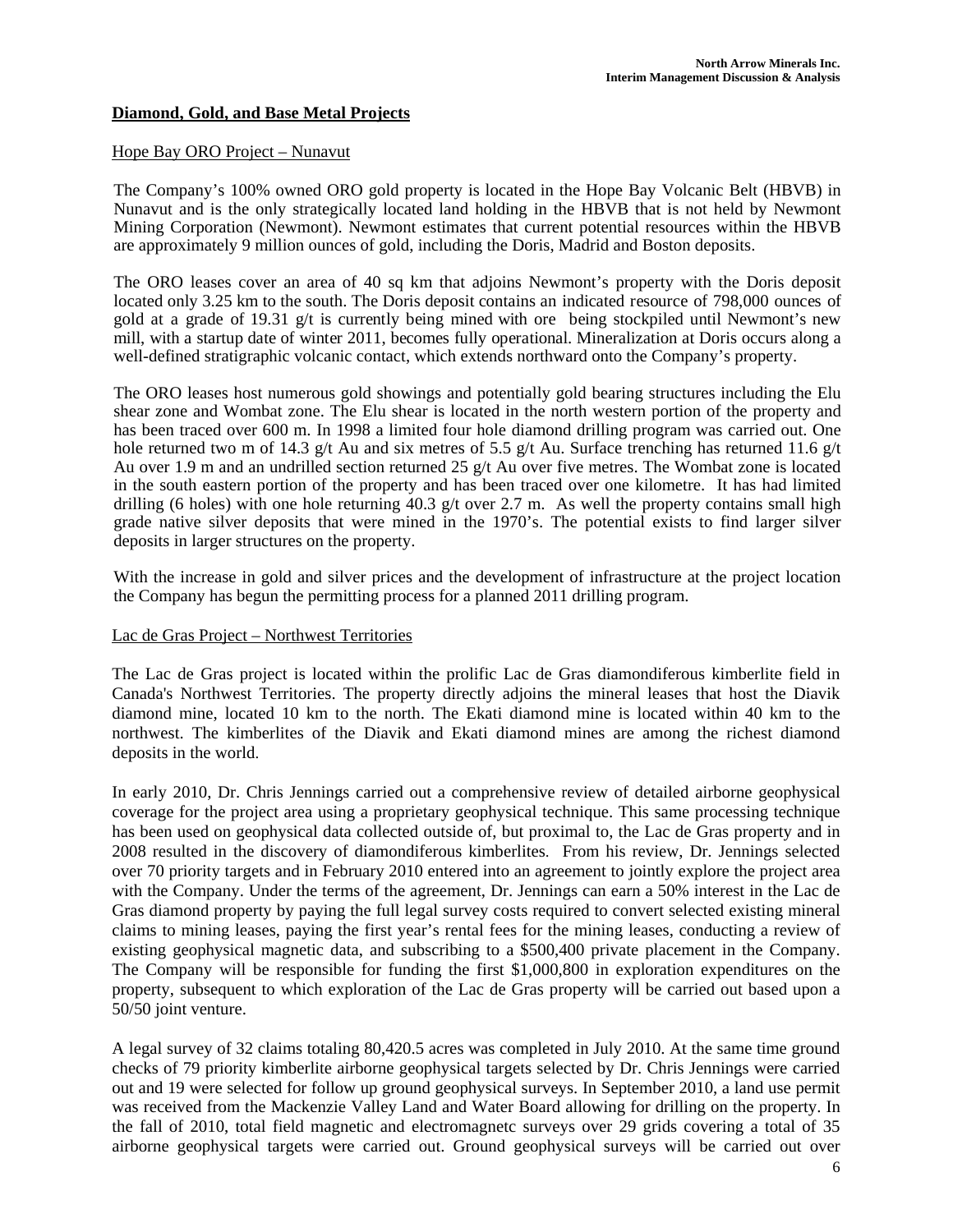additional airborne targets in late winter, early spring of 2011. The combined results will be used to prioritize and select drill targets for a late spring and summer 2011 drilling program.

# Hammer Project- Nunavut

The Hammer project is located in the Coronation diamond district of Nunavut and is a joint venture between Stornoway (75%) and the Company (25%). In July 2009, Stornoway Diamond Corporation ("Stornoway") notified the Company that a new kimberlite had been discovered on the Hammer property. Kimberlite bedrock was found within a prominent topographic low feature that is 225m long, between 15 and 100m wide, and has a surface expression of approximately 1 hectare.. A diamond (+0.106mm) was recovered from a small sample (6.6 kg) of the discovered kimberlite bedrock.

In September 2010, ground geophysical surveys were conducted over the Hammer kimberlite. A total of 7.6 line-km of total field magnetics and 2.2 line-km of Horizontal Loop Electromagnetics (HLEM) were completed. A magnetic anomaly was detected at the center of the work area, coinciding with the observable topographic low. The magnetic anomaly is  $\sim$ 530nT above background and is roughly 185 m in the NW-SE direction by 65 m in the NE-SW direction. A coincident moderate response conductor was detected with the HLEM survey. The HLEM conductive response outlines an area that matches the dimensions of the magnetic anomaly. A drilling program is planned for summer 2011.

# Cal and Dotty Project – Yukon Territory

During the period ending October 31, 2010, the Company acquired an option to earn a 100% interest in the Cal and Dotty gold properties, located approximately 50 km northwest of Keno City, Yukon. The target deposit type is carbonate hosted gold mineralization similar to the newly discovered Rau (Tiger Zone) deposit of ATAC Resources Ltd., located only 70 km to the east. The Cal and Dotty claim blocks were staked to cover anomalous results from government regional stream silt samples. On the Cal claims two samples are anomalous for gold and pathfinder elements. One of the samples contains 42 ppb Au and 310 ppb Mo, 21 ppm Pb and 5 ppm W. The other contains 37 ppb Au and 21 ppm As. In the Dotty claim area a sample returned a highly anomalous gold result of 210 ppb Au, as well as 331 ppm As, 1120 ppm Mo, 1230 ppm Ni, 3.4 ppm Sb, and 140 ppm W.

In early August 2010, an initial exploration program of silt sampling, prospecting and contour soil was carried out. During the program a total of 40 rock samples, 90 stream silt samples and 43 soil samples were collected and a review of results is pending.

The Cal (1,446 acres) and Dotty (620 acres) mineral claims were optioned from Cathro Resources Corp. (50%) and Cazador Resources Ltd. (50%), both private companies. Under the terms of the agreement the Company can earn a 100% interest in the property by funding a minimum \$35,000 initial exploration program and by making cumulative payments totaling \$150,000 and by issuing cumulative share payments totaling 750,000 shares over a period of four years. Upon completion of the option the vendors will retain a 2.0% net smelter return royalty of which 1% can be purchased at any time for \$1,000,000. Advance royalty payments of \$25,000 per year will be payable upon exercise of the option until such time as the regular royalty payments begin or the property is returned in good standing. Advance royalty payments can be credited against future royalty payments.

# **Other Exploration Properties**

The Company maintains an interest in a number of additional, non-material exploration properties. The Company continues to review the available exploration data associated with these properties in an effort to evaluate ways to further advance these properties. Included in these properties are the Hope Bay Gold property in Nunavut, and the Anialik and Rush Lake base metal properties in Nunavut.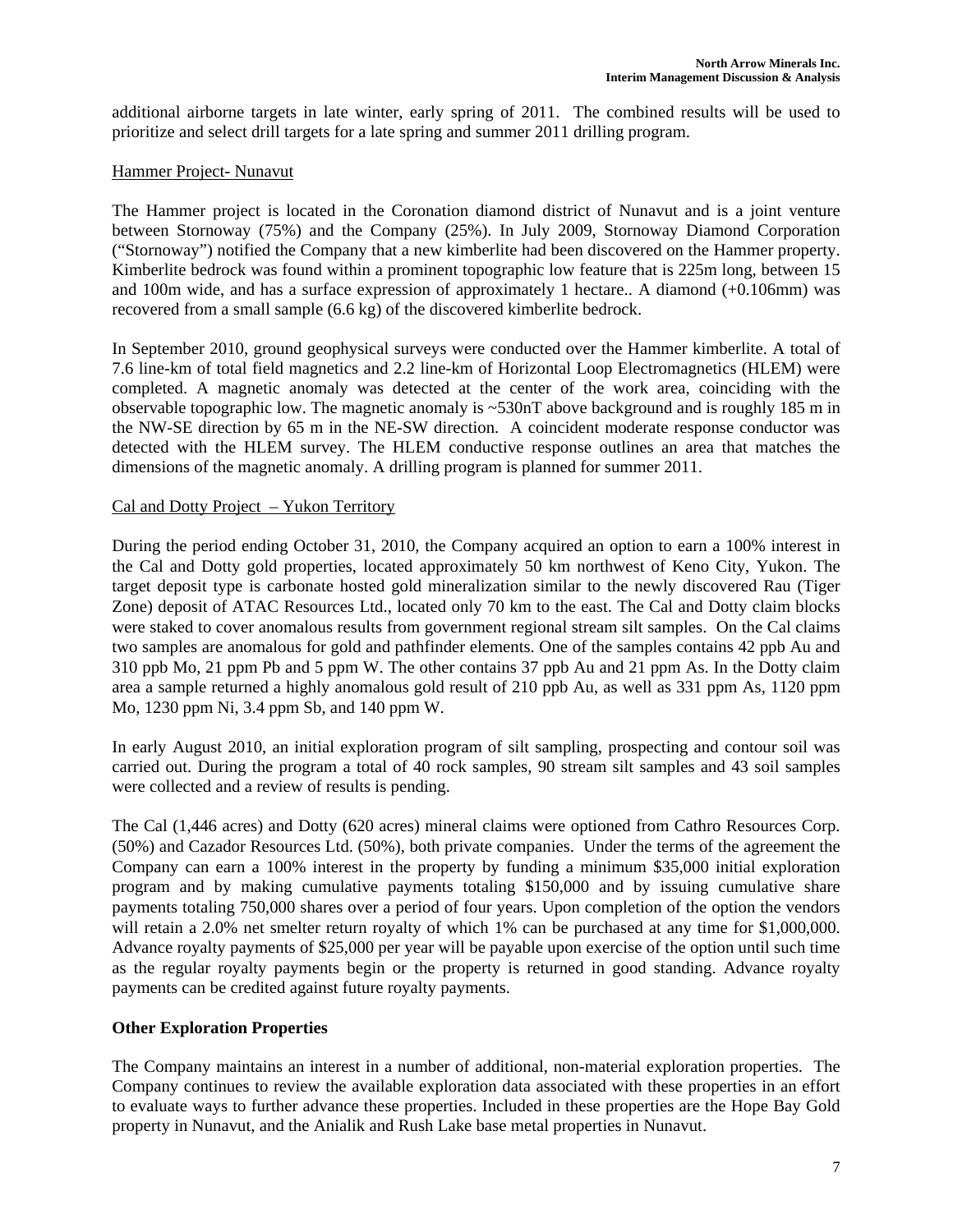# **Results of Operations**

The Company's principal business activity is the acquisition and exploration of mineral properties. The Company currently has mineral property interests in the Northwest Territories and Nunavut, Canada and North Carolina, USA.

During the period ended October 31, 2010 (the "**Current Period**"), the Company recorded a loss of \$631,874 (\$0.01 loss per share) as compared to a loss of \$367,650 (\$0.01 loss per share) for the period ended October 31, 2009 (the "**Comparative Period**"). The main reason for this difference is an increase in the mineral property write-off (Current Period - \$290,405; Comparative Period - \$17,797).

The Company's administrative expenses of \$341,619 decreased slightly from \$349,859 in the Comparative Period. Professional fees decreased significantly (Current Period - \$47,714; Comparative Period - \$81,346) as less consulting and legal fees were incurred in the Current Period. During the Comparative Period, legal fees were incurred for the creation of a new subsidiary registered in North Carolina, as well as for property option agreements. Office, miscellaneous and rent (Current Period - \$42,527; Comparative Period - \$43,055), regulatory and filing fees (Current Period - \$8,001; Comparative Period - \$8,700), salaries and benefits (Current Period - \$83,019; Comparative Period - \$84,047) and amortization (Current Period - \$340; Comparative Period - \$485) all decreased slightly from the Comparative Period. This decrease was offset by a large increase in stock-based compensation expense (Current Period - \$81,541; Comparative Period - \$53,929), followed by a small increase in advertising, promotion and travel (Current Period - \$78,477; Comparative Period - \$78,297) Advertising, promotion and travel includes monthly fees of US \$4,000 for the Windward Agency (up until September 2010) and monthly fees of \$6,500 for Pierre Anglos, both related to investor relations activities.

Assets increased from \$3,363,074 at April 30, 2010 year-end to \$3,788,709 at October 31, 2010 with capitalized resource property costs increasing from \$2,207,651 at April 30, 2010 year-end to \$2,539,900 at October 31, 2010. The Company's cash increased from \$1,126,124 at April 30, 2010 year-end to \$1,164,593 at October 31, 2010. Total current liabilities increased from \$191,837 at April 30, 2010 yearend to \$380,938 at October 31, 2010 and consist primarily of exploration related payables (October 31, 2010 - \$325; April 30, 2010 - \$115) and amounts due to related parties (October 31, 2010 - \$55,872; April 30, 2010 - \$76,610). There was an increase in share capital from \$8,755,602 at April 30, 2010 yearend to \$9,568,769 at October 31, 2010 due primarily to the exercise of 604,500 warrants for gross proceeds of \$108,150, gross proceeds of \$712,500 from a private placement which closed in August 2010 and the issuance of 50,000 shares pursuant to a property option agreement.

# **Summary of Quarterly Results**

Unless otherwise noted, all currency amounts are stated in Canadian dollars

The following table sets out selected unaudited quarterly financial information The Company Minerals Inc. and is derived from the Company's unaudited quarterly consolidated financial statements prepared by management. The Company's interim consolidated financial statements are prepared in accordance with Canadian generally accepted accounting principles and are expressed in Canadian dollars.

|                       |   |          | Income                     |                 | <b>Basic Earnings</b>           |        | <b>Fully Diluted</b>       |        |
|-----------------------|---|----------|----------------------------|-----------------|---------------------------------|--------|----------------------------|--------|
|                       |   |          | or (Loss) from             |                 | (Loss) per share <sup>(1)</sup> |        | Earnings (Loss) per        |        |
|                       |   |          | <b>Continued Operation</b> |                 | from Continued                  |        | share $^{(1)}$ - from      |        |
|                       |   |          | and Net Income             |                 | Operation and Net               |        | <b>Continued Operation</b> |        |
|                       |   | Revenues | (Loss)                     |                 | Income (Loss)                   |        | and Net Income             |        |
| <b>Quarter Ending</b> |   |          |                            |                 |                                 |        |                            | (Loss) |
| October 31, 2010      |   | 1,962    |                            | (451,780)       |                                 | (0.01) |                            | (0.01) |
| July 31, 2010         |   | 795      |                            | (180,094)       |                                 | (0.00) | \$                         | (0.00) |
| April 30, 2010        | S | Nil      |                            | $(2,150,894)^*$ |                                 | (0.00) | \$                         | (0.00) |
| January 31, 2010      |   | Nil      |                            | (236, 563)      |                                 | (0.01) |                            | (0.01) |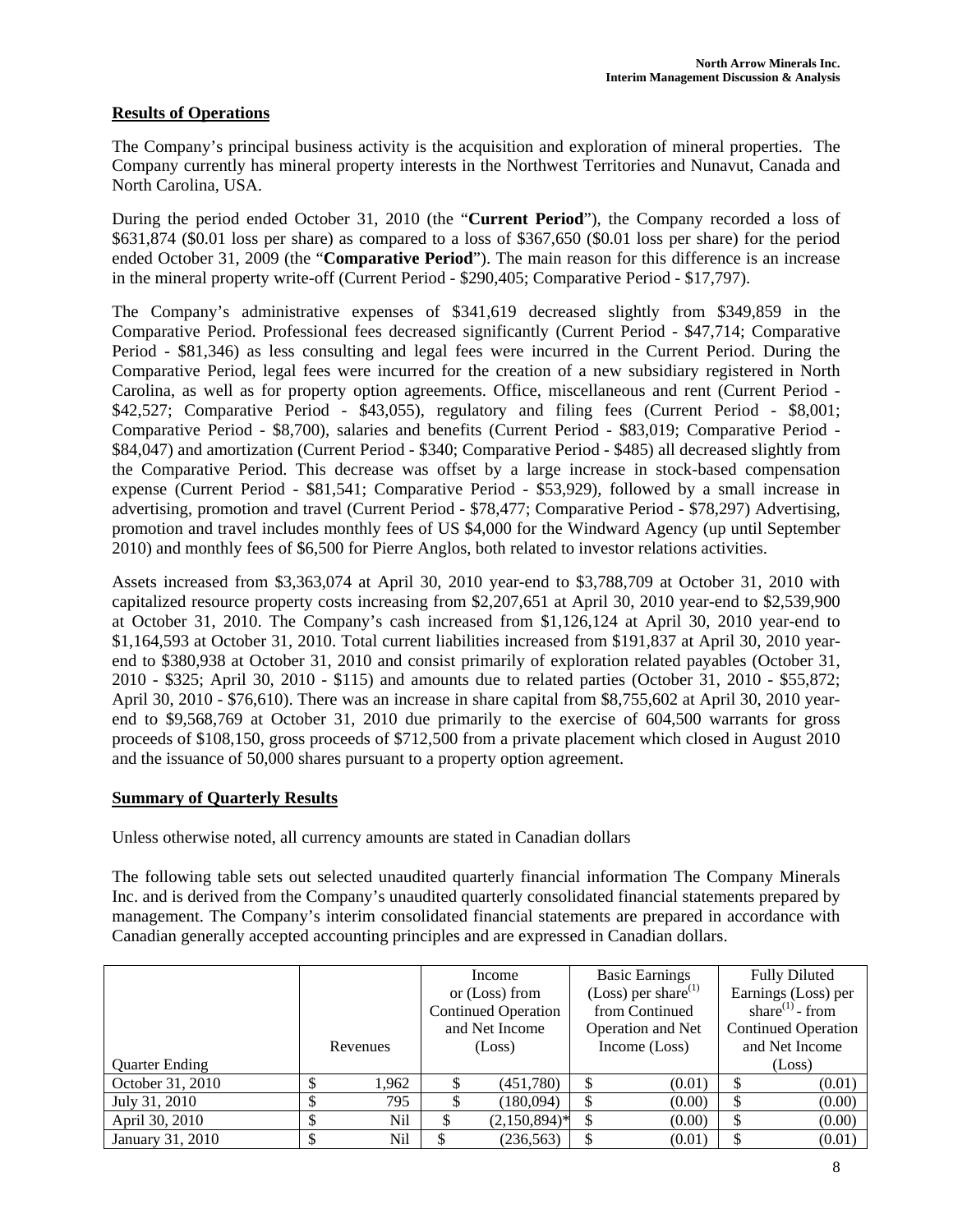| 2009<br>October 31,                    | τĐ  | Nil | (235, 440) | (0.01) | (0.01)   |
|----------------------------------------|-----|-----|------------|--------|----------|
| 2009<br>July $31$ ,                    | мD  | Nil | (132.210)  | (0.00) | (0.00)   |
| April 30, 2009                         | мD  | Nil | 75.348*    | 0.00   | $0.00\,$ |
| 2009<br>$-31.$<br>January <sup>-</sup> | ND. | 202 | 1,893,458) | (0.09) | (0.09)   |

(1) Based on the treasury share method for calculating diluted earnings.

\*includes a future income tax recovery of \$147,500 (April 30, 2009 - \$476,876) due to the application of EIC-146, "Flow-through Shares", during the years ended April 30, 2010 and 2009. This is a non-cash item recorded in compliance with Canadian GAAP.

## **Current Quarter**

The Company's net loss of \$451,780 for the three months ended October 31, 2010 (the **"Current Quarter"**) was significantly higher than the \$235,440 loss in the three months ended October 31, 2009 (the **"Comparative Quarter")** due to a large write-off of capitalized acquisition and exploration costs in the Current Quarter (Current Quarter - \$284,844; Comparative Quarter - \$17,797). Total administrative expenses decreased to \$168,260 in the Current Quarter as compared to \$217,649 in the Comparative Quarter. During the Current Quarter, professional fees (Current Quarter - \$26,472; Comparative Quarter - \$55,932), salaries (Current Quarter - \$33,902; Comparative Quarter - \$44,195), amortization (Current Quarter - \$170; Comparative Quarter - \$242), office miscellaneous and rent (Current Quarter - \$20,440; Comparative Quarter - \$24,541), advertising, promotion and travel (Current Quarter - \$42,880; Comparative Quarter - \$51,697) and regulatory and filing fees (Current Quarter - \$3,626; Comparative Quarter - \$6,677) all decreased as compared to the same period in 2009. The Company's loss per share of \$0.01 in the Current Quarter compares to a \$0.01 loss per share in the Comparative Quarter.

### **Risks and Uncertainties**

The Company's financial condition and future prospects are significantly affected by overall economic conditions. The Company has no source of operating revenue and relies on equity financings and warrant exercises to further exploration on its properties.

The Company's corporate and administrative expenses cannot be financed with "flow-through" dollars (restricted for use on "grass-roots" exploration at the Company's Canadian mineral properties) so the Company's management is making decisions with a view to preserving its "hard dollars" for as long as possible. The majority of the Company's expenses are denominated in Canadian Dollars so its exposure to foreign exchange risk is limited. In July 2009, the Company acquired a land position, prospective for lithium, in North Carolina, USA. Exploration activities in the US may increase the Company's risk of litigation and expose the Company to foreign exchange risk.

The majority of the Company's receivables consist of sales tax receivables due from the federal government or from other exploration companies. From time-to-time, the Company will have receivables from companies with which it has exploration agreements or options. The maximum amount of the Company's exposure to credit risk with respect to its receivables is the carrying value of those receivables as at the balance sheet date.

The Company's liquidity risk, the risk that the Company won't be able to meet its obligations as they come due, has been reduced because the Company successfully completed several equity financings in 2010. The Company's management actively monitors its cash-flow and is making decisions and plans into 2011 accordingly. Under the terms of a flow-through private placement completed in June 2009, the Company was required to spend \$500,000 on Canadian exploration expense ("CEE") on or before December 31, 2010. The Company had met this expenditure requirement as of April 30, 2010. Under the terms of a flow-through private placement completed in August 2010, the Company is required to spend \$712,500 on CEE on or before December 31, 2011. The Company's mineral properties are all in good standing and the Company has sufficient financial resources to keep those properties in good standing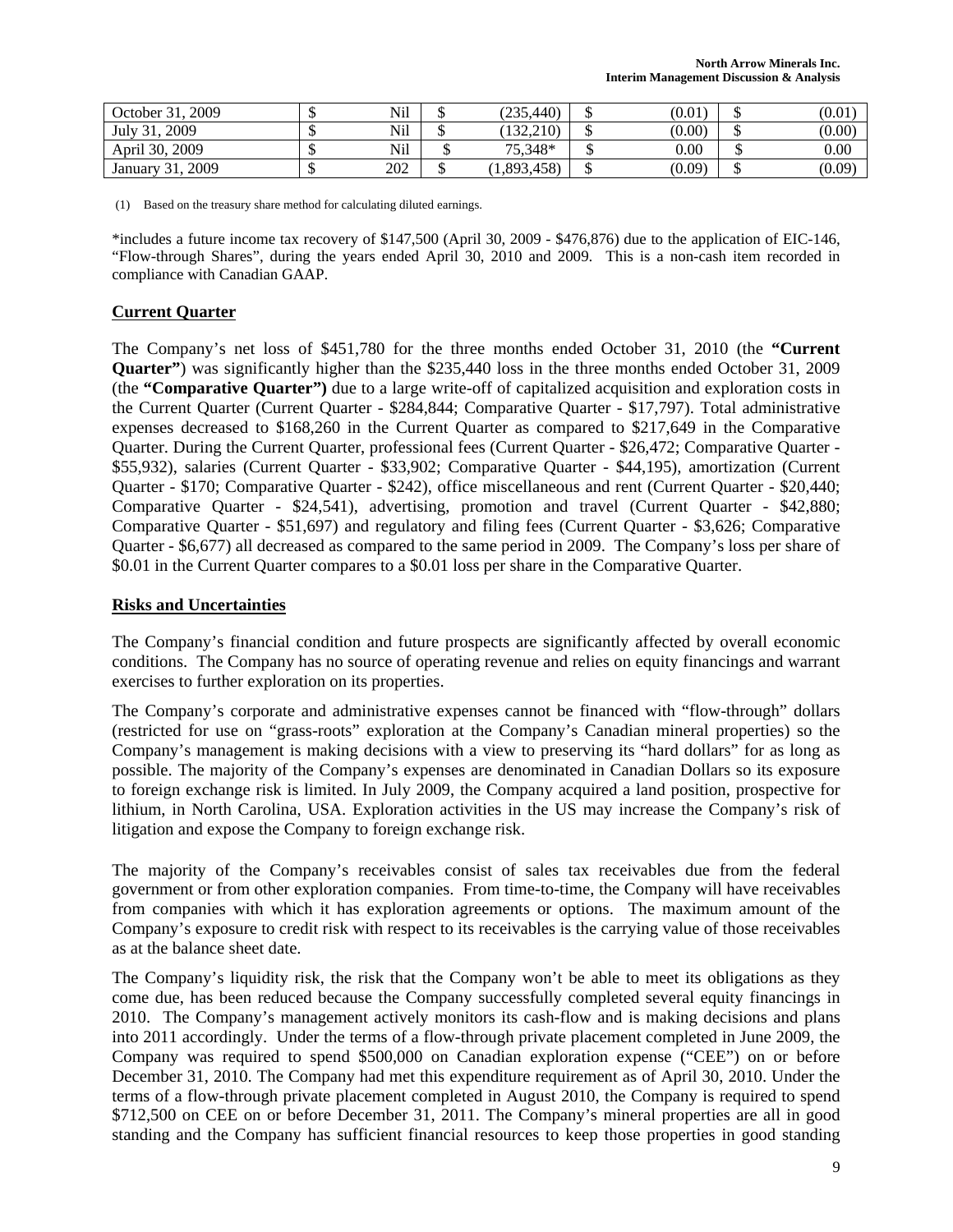into 2011. The Company regularly reviews its landholdings with a view to reducing or consolidating those landholdings to focus on specific areas of interest and exploration potential.

The Company has no long-term debt and, as of the report date, the Company has positive working capital, which will be used to continue operations and conduct exploration programs on the Company's properties over the next year. The most significant expenditures facing the Company in 2011 are those costs associated with maintaining a TSXV listing and the cost of exploring its various exploration properties; the Company has only one full-time employee. As of December 23, 2010, the Company has sufficient financial resources for its corporate and administrative expenditures for the next twelve months.

# **Liquidity and Capital Resources**

Working capital as at October 31, 2010 was \$865,947 as compared to working capital of \$961,322 at April 30, 2010. Cash increased by \$38,469 in the Current Period (Comparative Period – \$103,665), to \$1,164,593 as at October 31, 2010 (Comparative Period - \$304,151). Cash flow used for operations was \$295,684 (Comparative Period - \$299,175) while cash flows from financing activities increased the Company's cash position by \$776,867 (Comparative Period - \$1,312,971). During the Current Period, the 604,500 common shares were issued upon exercise of warrants for gross proceeds of \$108,150 and the Company received gross proceeds of \$712,500 for a private placement which closed in August 2010. A description of the financing completed subsequent to the Current Period can be found under the heading "Financings" below.

The Company's primary investing activity is the acquisition and exploration of mineral properties. During the Current Period, the Company spent \$442,714 to acquire and explore its mineral property interests (Comparative Period - \$910,131). The majority of the Company's expenditures in the Current Period were in Canada (\$244,053) and at its lithium properties in North Carolina (\$198,661).

As at October 31, 2010, the Company had 3,315,000 outstanding stock options with exercise prices that range from \$0.19 to \$0.40 and 11,212,917 warrants with exercise prices ranging from \$0.10 to \$0.32. During the Current Period, a total of 4,659,500 warrants expired on June 1, 2010 without exercise while 604,500 warrants were exercised prior to the expiry date, which increased the Company's working capital by \$108,150.

# *Financings*

In August 2010, the Company completed a non-brokered private placement of 3,958,333 flow-through units (the "FT Units") at a price of \$0.18 per FT unit, for total gross proceeds of \$712,500. Each FT unit consisted of one flow-through common share of the Company and one-half of one non-flow-through common share purchase warrant. Each full warrant entitles the holder to purchase one additional common share of the Company until August 20, 2011 at a price of \$0.25 per share. As part of this private placement, the Company paid finder's fees of \$38,220.

Actual funding requirements may vary from those planned due to a number of factors, including the progress of exploration activity and the Company's ability to raise additional funds at favourable terms. Management recognizes there will be risks involved that may be beyond their control. The Company intends to continue to use various strategies to minimize its dependence on equity capital, including the securing of joint venture partners where appropriate.

The Company's ability to generate cash is very much affected by the current market conditions, its share price and third party interest in its assets. Fewer dollars are available for investment in the current equity markets. However, recent emphasis on finding "green" energy sources has generated an interest in lithium prospects and the Company is actively exploring for lithium at several of its projects. Dilution to existing shareholders from an equity financing increases as the share price decreases. The Company has no credit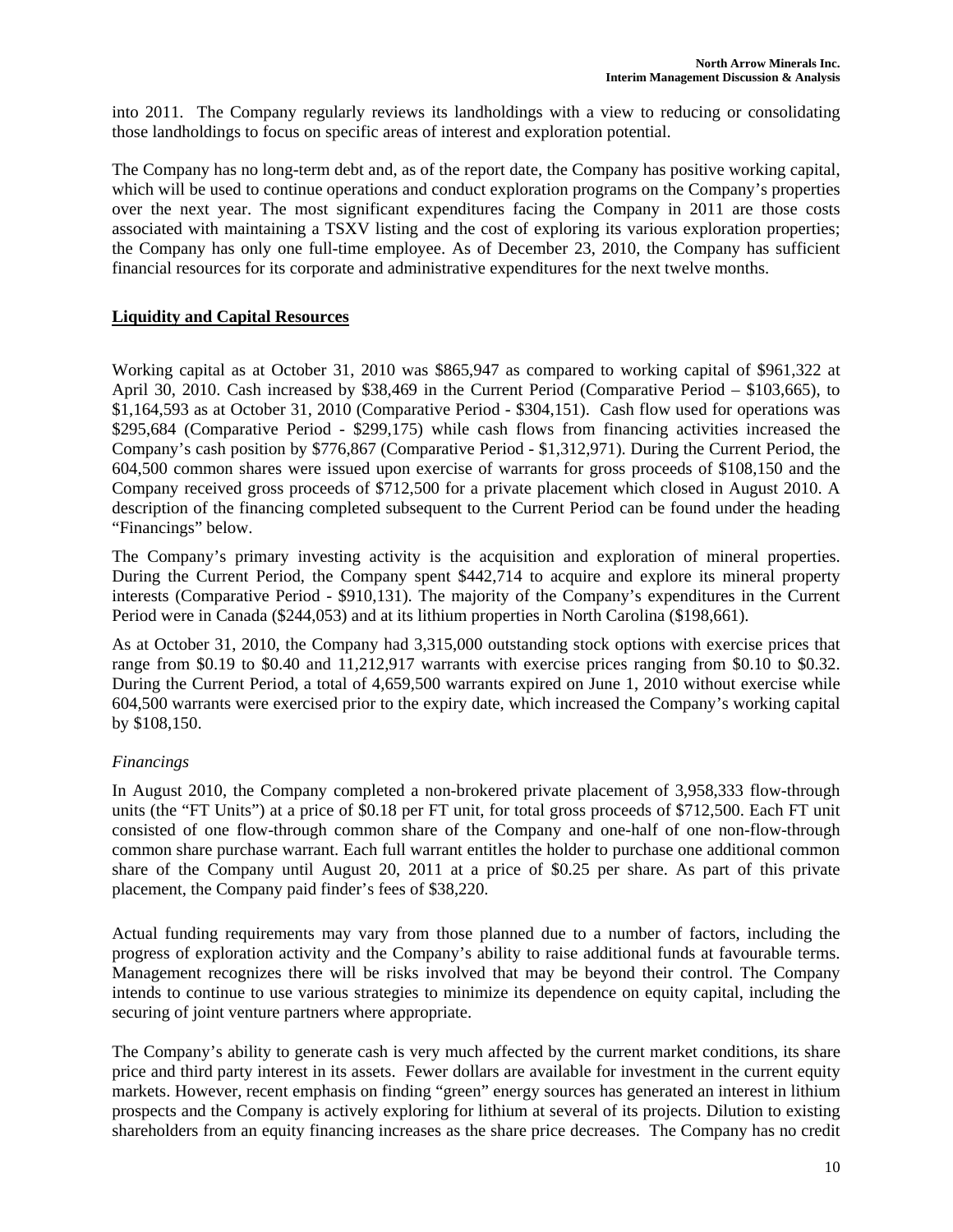facilities that could be used for ongoing operations because it has no operating cash flow. The funds that the Company does have that aren't required in the short-term for exploration or overhead expenditures are invested for up to 90 days in Bankers' Acceptance or Bankers' Deposit Notes to reduce the Company's exposure to credit risk. The Company has no exposure to asset-backed commercial paper nor does the Company have any long-term debt.

The Company's most significant fixed costs relate to salary expense for its one full-time employee and the costs associated with maintaining a TSXV listing. The Company has sufficient financial resources to keep its material landholdings and the majority of its non-material landholdings in good standing into 2011. Furthermore, the Company has also incurred sufficient exploration expenditures on these properties to keep them in good standing with the respective provincial and territorial governments into 2011 as well. All flow-through funds raised in 2009 have been expended and the flow-through funds raised in August 2010 can be spent up to December 31, 2011. The Company's management actively manages its landholdings in an effort to keep those landholdings with the greatest exploration potential in good standing for as long as possible. The Company's management regularly reviews its cash position against future plans and makes decisions regarding these plans accordingly.

The Company expects that additional financings will be required to continue to further exploration efforts at its various exploration properties and to maintain its listing on the TSXV. In the interim, the Company is seeking to maximize the results received from its exploration efforts, to minimize variable expenses to the extent possible and to seek joint venture partners to continue to further exploration of its mineral properties.

# **Outstanding Share Data**

The Company's authorized capital is unlimited common shares without par value. As at December 23, 2010, there were 48,658,378 common shares issued and outstanding. As at December 23, 2010 the Company had the following options and warrants outstanding:

|          | Number of     | Exercise   |                    |  |
|----------|---------------|------------|--------------------|--|
|          | <b>Shares</b> | Price      | <b>Expiry Date</b> |  |
| Options  | 78,000        | \$<br>0.25 | March 16, 2011     |  |
|          | 54,000        | \$<br>0.25 | September 15, 2011 |  |
|          | 148,000       | \$<br>0.25 | March 29, 2012     |  |
|          | 1,125,000     | \$<br>0.40 | August 7, 2012     |  |
|          | 1,410,000     | \$<br>0.20 | June 4, 2014       |  |
|          | 200,000       | \$<br>0.30 | September 2, 2014  |  |
|          | 150,000       | \$<br>0.19 | March 26, 2015     |  |
|          | 150,000       | \$<br>0.25 | March 26, 2015     |  |
|          | 3,315,000     |            |                    |  |
|          |               |            |                    |  |
| Warrants | 1,045,750     | \$<br>0.32 | February 21, 2011  |  |
|          | 4,000,000     | \$<br>0.10 | February 26, 2011  |  |
|          | 57,500        | \$<br>0.32 | February 26, 2011  |  |
|          | 1,390,000     | \$<br>0.30 | March 26, 2011     |  |
|          | 2,740,500     | \$<br>0.30 | April 20, 2011     |  |
|          | 1,979,167     | \$<br>0.25 | August 20, 2011    |  |
|          | 11,212,917    |            |                    |  |
|          |               |            |                    |  |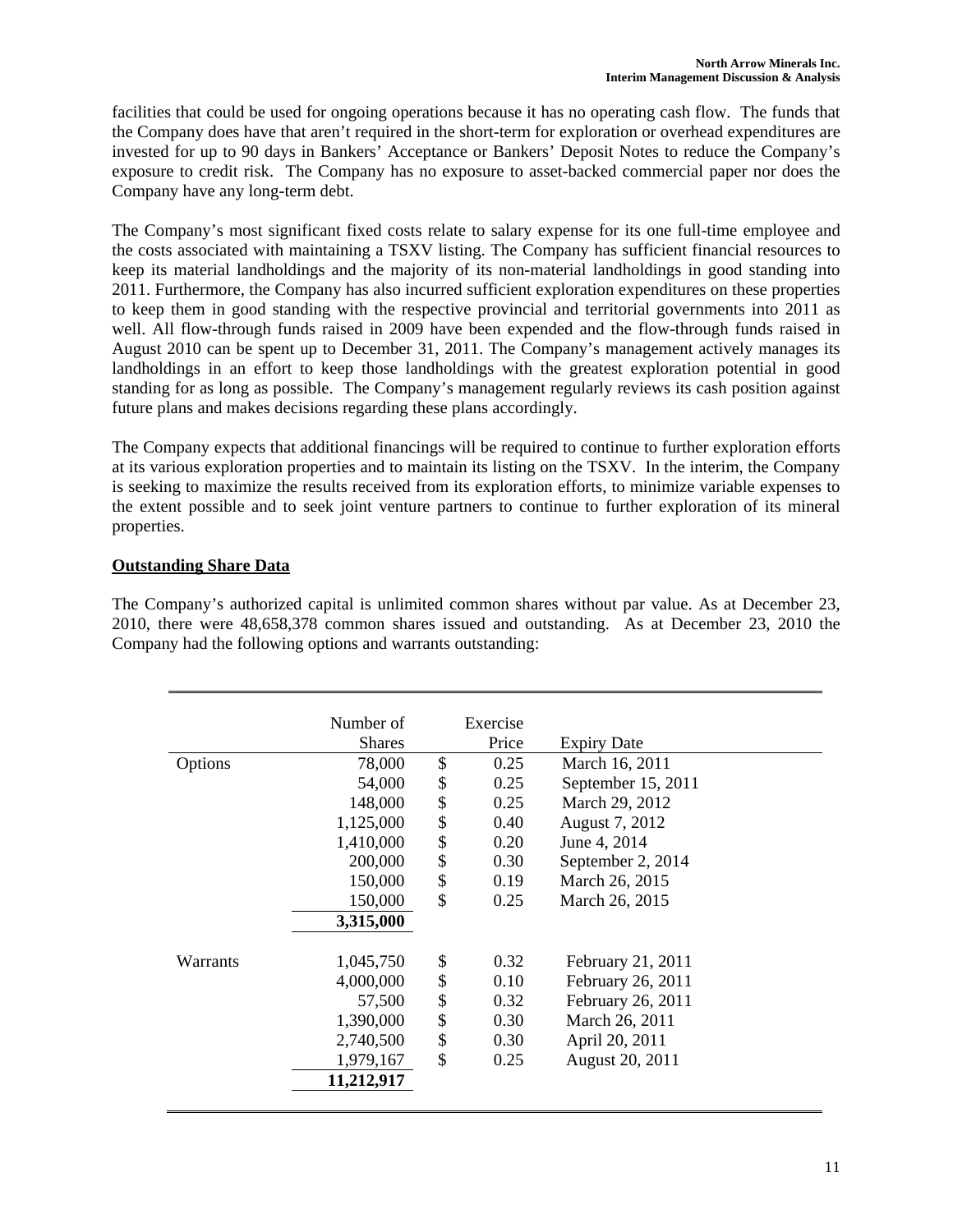# **Transactions with Related Parties**

Related party transactions disclosed in Note 6 of the interim consolidated financial statements for the period ended October 31, 2010 are as follows:

- a) During the period ended October 31, 2010, the Company paid or accrued \$74,703 (October 31, 2009 - \$73,548) for shared technical services and rent to Strongbow. As at October 31, 2010, Strongbow owned approximately 9.90% (April 30, 2010 – 10.94%) of the Company's issued and outstanding shares.
- b) During the period ended October 31, 2010, the Company paid or accrued \$14,084 (October 31, 2009 - \$16,952) for administrative and accounting services to Stornoway.
- c) During the period ended October 31, 2010, the Company paid \$Nil (October 31, 2009 \$5,200) for technical services to a private company controlled by a director.

Amounts due to related parties are as follows:

|                                                      | <b>October 31, 2010</b> | April 30, 2010 |
|------------------------------------------------------|-------------------------|----------------|
| Strongbow, a company with two common directors and a |                         |                |
| common officer                                       | 30,176 $\frac{1}{2}$    | 28,364         |
| Stornoway, a company with a common officer           | 2,958                   | 7,301          |
| <b>Directors</b>                                     | 22,738                  | 40,945         |
|                                                      | 55,872                  | 76,610         |

### **Critical Accounting Estimates**

The preparation of the Company's consolidated financial statements requires management to make estimates and assumptions. These estimates and assumptions affect the reported amounts of assets and liabilities, the disclosure of contingent assets and liabilities as well as the reported expenses during the reporting period. Such estimates and assumptions affect the determination of the potential impairment of long-lived assets, estimated costs associated with reclamation of exploration properties and the determination of stock-based compensation and future income taxes. Management re-evaluates its estimates and assumptions on an ongoing basis; however, due to the nature of estimates, actual amounts could differ from its estimates. The most critical accounting policies upon which the Company depends are those requiring estimates of impairment, assumptions about fair value and future income taxes.

### *Impairment of long-lived assets*

The Company's management reviews the carrying value of the Company's long-lived assets when there are events or circumstances that may indicate impairment.

The Company uses the guidance set out in AcG-11 as the basis for determining whether its mineral properties should be written off. Paragraph 16 AcG-11 sets out factors that may indicate the need for a write-down:

- a) unfavourable changes in the property or project economics;
- b) an inability to access the site;
- c) environmental restrictions on development;
- d) an inability to create an efficient distribution mechanism; and
- e) political instability of the region in which the property is located.

Paragraph 18 AcG-11 states: "In addition to the above general presumption, there should be a presumption of impairment in the carrying amount of property, plant and equipment and intangible assets of enterprises in the development stage engaged in extractive operations when any of the following conditions exist: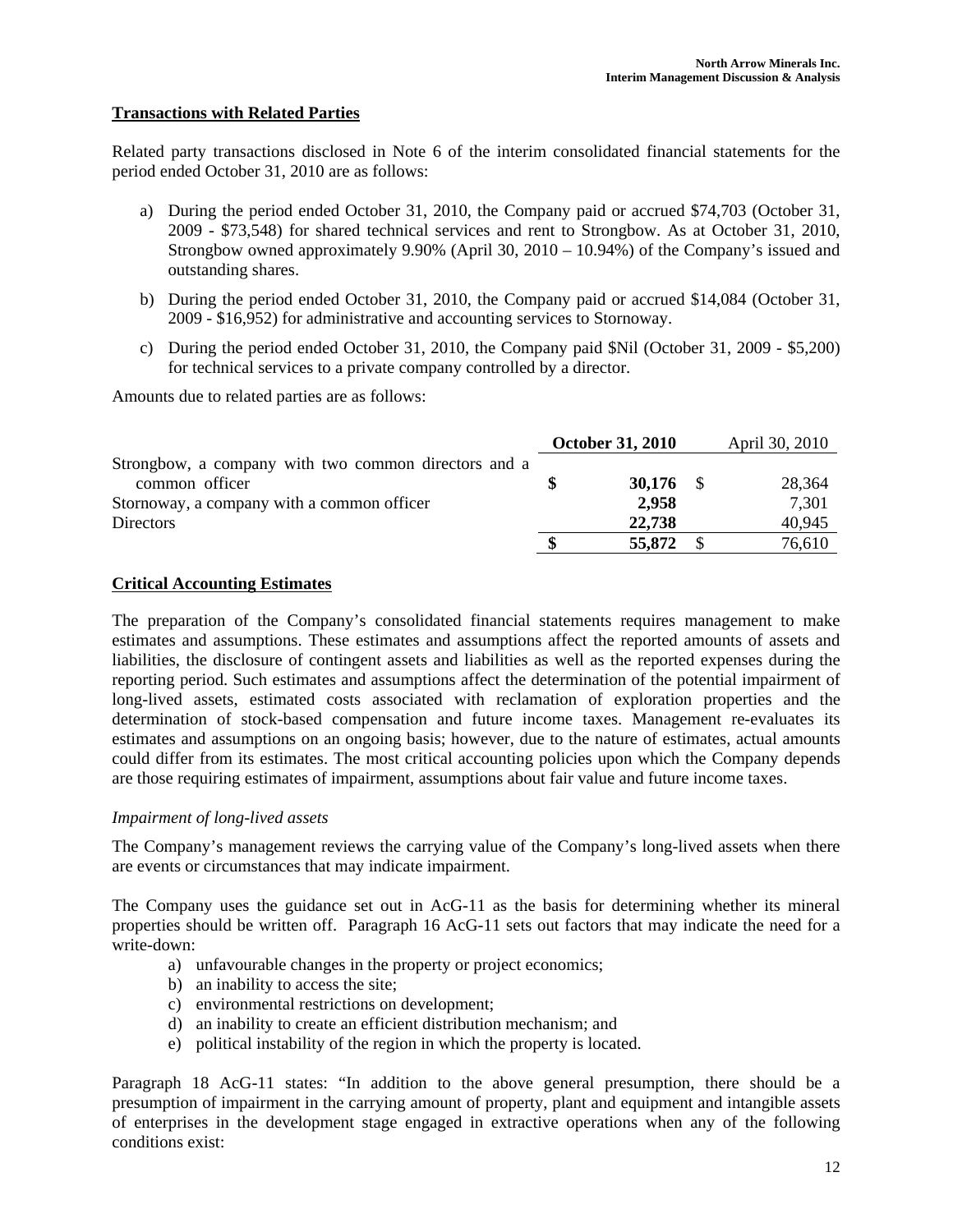- a) the enterprise's work program on a property has significantly changed so that previously identified resource targets or work programs are no longer being pursued;
- b) exploration results are not promising and no more work is being planned for the foreseeable future; or
- c) remaining lease terms are insufficient to conduct necessary studies or exploration work.

Using these conditions as a guideline for estimating whether an impairment exists on its mineral properties and based on the Company's plan to further evaluate and advance these properties by analyzing results received to-date, management has determined that as of October 31, 2010 capitalized exploration and acquisition costs of \$290,405, mostly related to the Canoe Lake Property in Nunavut, should be written off. The Company informed Canadian Natural Resources that the option to purchase the leases would not be exercised.

### *Stock-based compensation*

The Company's current market price and the volatility of the Company's market price will affect the estimates made for stock-based compensation. The volatility of the Company's stock price and the stock price at the grant date have the most significant impact on the estimate of fair value of stock-based compensation.

### **Recent Accounting Pronouncements**

#### *Business combinations*

In January 2009, the CICA issued the new handbook Section 1582 - *Business Combinations* ("Section 1582"), 1601 – Consolidated Financial Statements ("Section 1601") and 1602 – Non-controlling Interests ("Section 1602") which replaces CICA Handbook Section 1581 – Business Combinations and 1600 – Consolidated Financial Statements. Section 1582 establishes standards for the accounting for business combinations that is equivalent to the business combination accounting standard under International Financial Reporting Standards ("IFRS"). Section 1582 is applicable for the Company's business combinations with acquisition dates on or after February 1, 2011. Early adoption of this Section is permitted. Section 1601 together with Section 1602 establishes standards for the preparation of consolidated financial statements. Section 1601 is applicable for the Company's interim and annual consolidated financial statements for its fiscal year beginning February 1, 2011. Early adoption of this Section is permitted. If the Company chooses to early adopt any one of these Sections, the other two sections must also be adopted at the same time.

#### *International financial reporting standards*

The Canadian Accounting Standards Board recently confirmed that IFRS will replace Canadian standards and interpretations on January 1, 2011. The process of changing from current Canadian GAAP to IFRS will be a significant undertaking that may materially affect reported financial position and results of operations, and also affect certain business functions. The Company will be required to prepare fully IFRS compliant financial statements for the year ended April 30, 2012, with the first interim financial statements prepared under IFRS for the three-month period ended July 31, 2011.

The Company's conversion plan consists of four phases: scoping and planning, detailed assessment, implementation and post implementation. The Company has completed the scoping and planning stage and is now in the detailed assessment stage. The Company has not commenced the implementation and the post implementation stages. While the Company has begun the detailed assessment process, the financial reporting impact of the transition to IFRS cannot be reasonably estimated at this time. IFRS education and reports to the Audit Committee commenced in calendar 2009 and continues to be ongoing.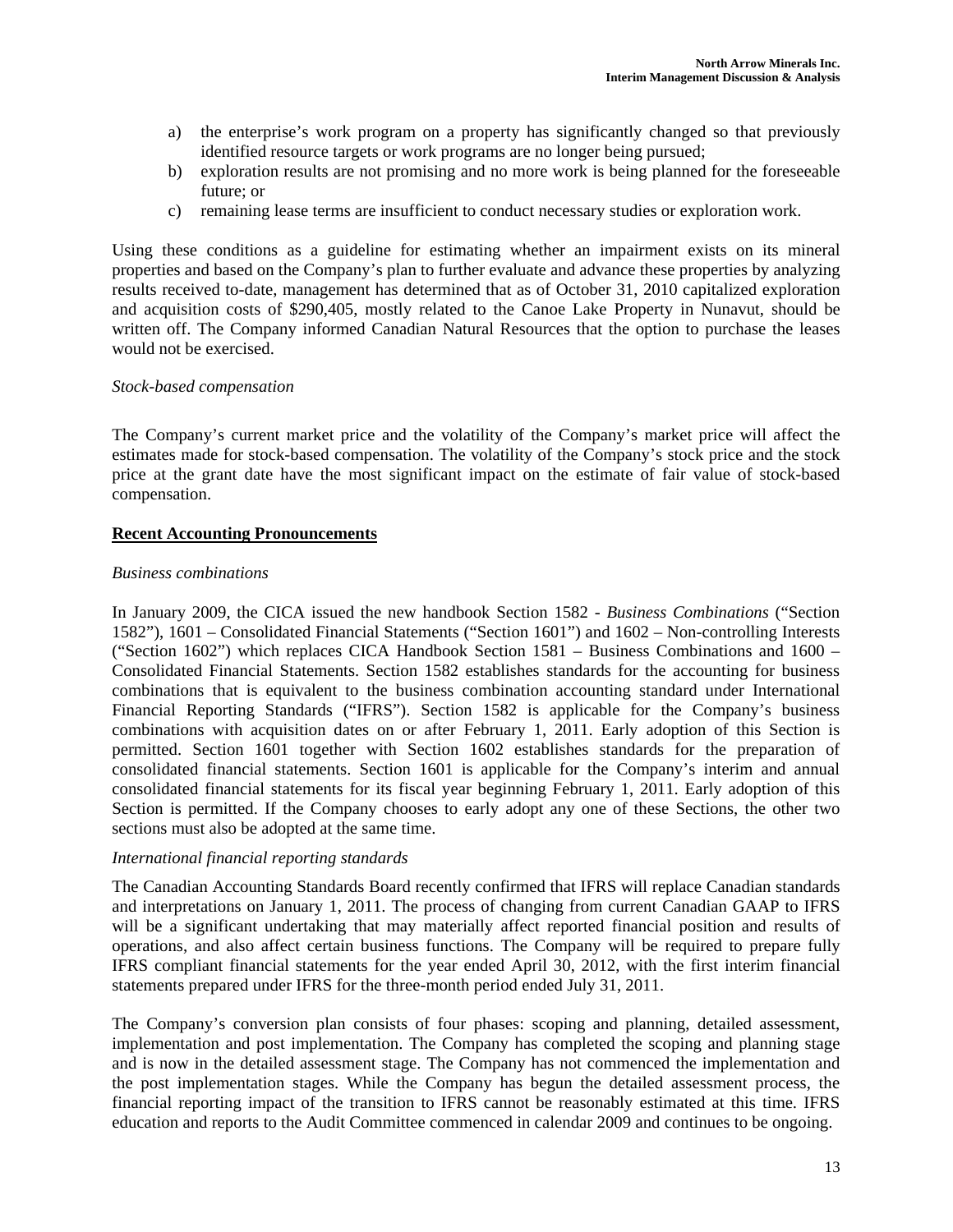| Standard               | Description                                                                                                    |
|------------------------|----------------------------------------------------------------------------------------------------------------|
| Share based            | IFRS requires that graded vesting be used for share options grants (previously                                 |
| payments               | Canadian GAAP permitted straight-line amortization), and that each installment                                 |
| (IFRS 2)               | should be treated as a separate share option grant and an estimated fair value must                            |
|                        | be calculated at each vesting date. This is not expected to have a material change<br>upon transition to IFRS. |
| <b>Exploration</b> for | The Company currently capitalizes all acquisition, exploration and evaluation costs                            |
| and evaluation of      | as assets therefore, there is no expected change upon transition to IFRS.                                      |
| mineral resources      |                                                                                                                |
| (IFRS 6)               |                                                                                                                |
| Property, plant        | The Company will continue to record its property, plant and equipment assets at                                |
| and equipment          | cost, less accumulated amortization.                                                                           |
| (IAS 16)               |                                                                                                                |
|                        | IFRS requires that part of an item of PPE with a cost that is significant in relation                          |
|                        | to the total cost of the asset shall be depreciated separately. Management does not                            |
|                        | expect that there will be a change upon transition to IFRS.                                                    |
| Asset impairment       | The Company's exploration assets are the Company's most significant long-lived                                 |
| (IAS 36)               | asset and must be reviewed for impairment when circumstances suggest that their                                |
|                        | carrying values may be impaired. The adoption of this standard is not expected to                              |
|                        | have a material change on the Company's financial reporting.                                                   |
| Income taxes           | Management is currently evaluating how the adoption of this standard will impact                               |
| (IAS 12)               | the Company.                                                                                                   |

# Expected Areas of Significance

As the detailed assessment phase is currently ongoing, the summaries above should not be considered as a complete list of the standards or changes that will result from the Company's transition to IFRS. These summaries are intended to highlight the areas identified to-date by management where the conversion to IRFS is expected to have the most significant impact. It should be noted that management's assessment of the impact of certain differences between Canadian GAAP and IFRS is still in progress and there are a number of decisions remaining where choices of accounting policies are available. Quantification of the impact of transitioning to IFRS will form part of the detailed assessment phase, which is currently ongoing.

### Next Steps

The detailed assessment phase is currently underway and requires management to undertake an in-depth technical analysis to develop an understanding of the potential impacts and to quantify those impacts resulting from the adoption of IFRS; to make recommendations for accounting policy choices and to then draft accounting policies under IFRS. In addition, this phase will result in the identification of additional resource and training requirements and the processes for preparing financial statements, establishing IT system requirements and preparing detailed transition plans. The Company is currently working on this phase and management expects that a detailed technical analysis should be finished in late 2010, or early 2011.

During the implementation phase, IFRS compliant financial statements and notes will be drafted and an opening balance sheet as at May 1, 2010 will be prepared. In addition, management will continue its review and assessment of the impact of transition on the Company's existing internal controls over financial reporting, its disclosure controls and its information technology and data systems. The last phase of post-implementation will involve monitoring of changes in IFRS and assessing the impact of those changes on the Company's reporting. While the Company has begun the detailed assessment